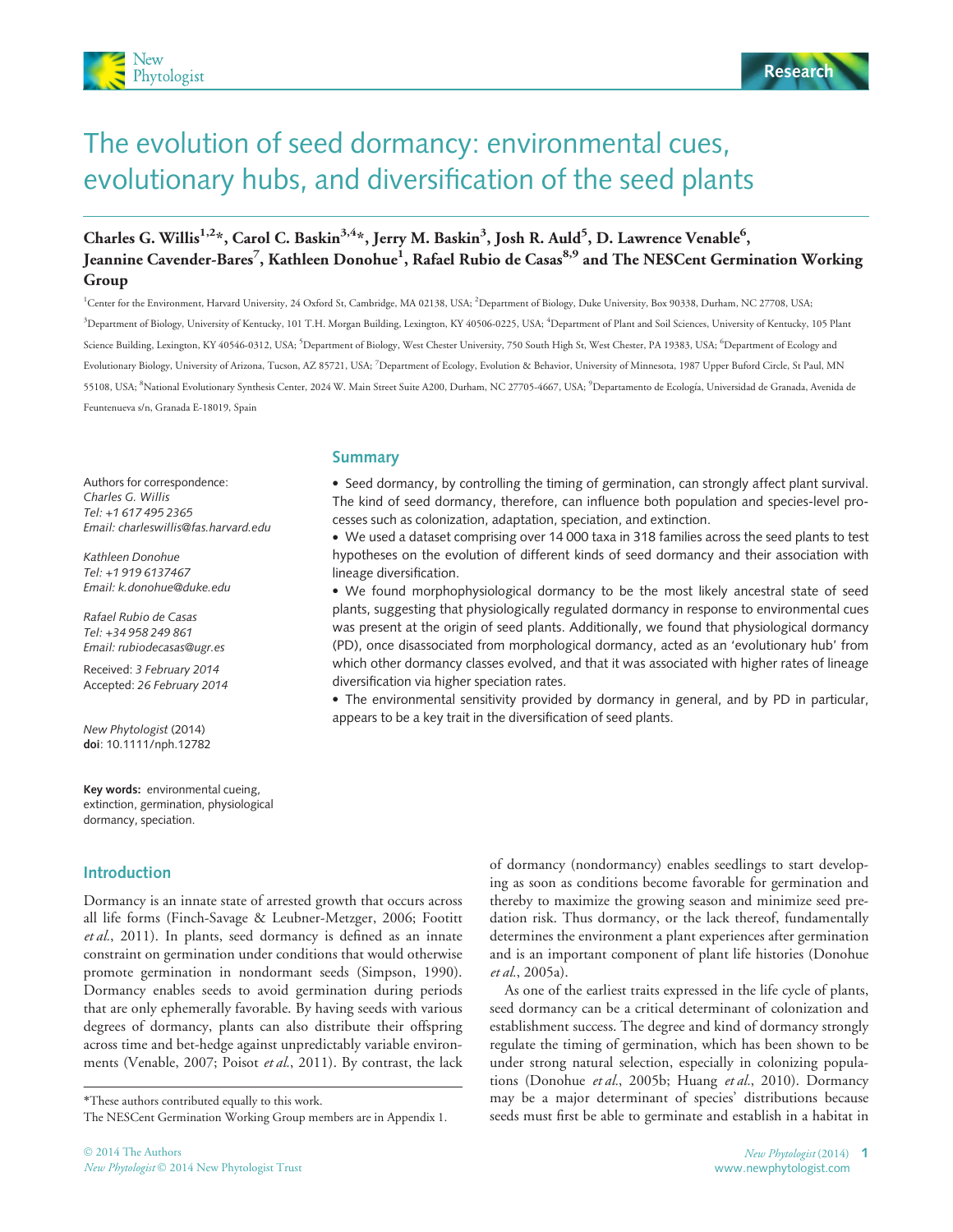order for post-germination traits to adapt to it (reviewed in Donohue et al., 2010).

As a consequence, dormancy may also influence evolutionary diversification. Species with nondormant seeds might be better able to explore novel environments because their germination is independent of specific dormancy-breaking cues that might be absent in that new environment. This, in turn, might promote diversification by fostering divergence and allopatric speciation. Alternatively, dormancy and germination cueing may enable colonization of new locations with different seasonality by ensuring germination under appropriate seasonal conditions, thereby reducing extinction risk and providing the opportunity for subsequent adaptive divergence. To date, it is not known whether any given dormancy class is associated with higher diversification.

Seed dormancy is critical for mediating the interaction between the ecological environment and one of the most vulnerable life stages in plants: seedlings. This interaction occurs with various degrees of precision and by employing different physiological, morphological, and anatomical mechanisms (Linkies et al., 2010). The anatomical and physiological diversity of seed dormancy suggests a complex evolutionary history and has led several authors to systematize the classification of the kinds of dormancy (Nikolaeva, 1999; Baskin & Baskin, 2004a). Dormancy classification is based on the developmental state of the embryo at the time of seed dispersal, physical traits of the seed, and physiological responses of seeds to environmental stimuli. It has been proposed (Fig. 1) that dormancy imposed by the underdevelopment of embryos at the time of dispersal (morphological dormancy (MD); i.e. the embryo is fully differentiated into cotyledon(s) and hypocotyl/radicle, but is still small and needs to grow before hypocotyl/radicle emergence) is the ancestral state of seed plants, and that mechanisms of environmentally cued dormancy via specialized physical structures (physical dormancy (PY)) or physiological responses to environmental or hormonal cues (physiological dormancy (PD)) evolved subsequently (Forbis et al., 2002; Baskin & Baskin, 1998). Whether loss of dormancy



Fig. 1 Alternative hypothesized scenarios for the evolution of dormancy classes. (I) Morphological dormancy (MD) is the ancestral state. The addition of physiological dormancy and embryo development before dispersal, led to morphophysiological dormancy (MPD) and physiological dormancy (PD), respectively. Physical dormancy (PY) and nondormancy (ND) are derived from PD. (II) MPD is plesiomorphic. MD and PD are derived independently from MPD by, respectively, losing the need for specific PD breaking requirements or embryo development before dispersal. PY and ND are derived from PD. (III) As in I, except ND emerged independently from MD and PD.

(nondormancy (ND)) is an intermediate or highly derived state, and the dormancy class from which it evolved are questions under debate (Fig. 1, Supporting Information, Notes S1).

Physiological dormancy is the most frequent dormancy class (Baskin & Baskin, 2004a, 2014). This form of dormancy provides seasonal cueing, ensuring that germination occurs only after specific environmental events (Finch-Savage & Leubner-Metzger, 2006). The adjustment of PD seeds to their external environment is highly specific, and increased germination occurs in response to specific temperature, chemical, or light signals (Baskin & Baskin, 2014). PD can be a major determinant of life-history expression; for example, it can determine whether temperate species behave as winter annuals or summer annuals (Baskin & Baskin, 2014).

The dormancy-breaking requirements of different taxa can be highly specific, which seems to indicate that dormancy in general, and PD in particular, constitute complex adaptations (Donohue et al., 2010; Linkies et al., 2010). It has even been proposed that the adjustment to seasonality provided by seed dormancy might hinder extinction (Soltis et al., 2013). Moreover, theory on the adaptive value of dormancy has provided insight into why some seeds have high germination percentages and do not persist beyond 1 yr, while others germinate over multiple years (Venable & Lawlor, 1980; Ellner, 1985; Venable, 1989). It does not, however, clarify the origin of different dormancy classes, their patterns of evolution, or how they might influence diversification rates. Although the various dormancy mechanisms have been proposed to be adaptations to specific environments inhabited by different plant groups, our understanding of the evolution of seed dormancy and germination remains largely superficial (Finch-Savage & Leubner-Metzger, 2006; Linkies et al., 2010; Dalling et al., 2011).

In particular, the ancestral dormancy state is not known with certainty. It is also unclear whether all dormancy classes can derive from each other, or, alternatively, whether certain classes necessarily precede others. This knowledge can reveal whether different developmental, physical, and physiological mechanisms of dormancy have evolved independently or in concert. Furthermore, analysis of the evolutionary lability of dormancy and its effect on diversification can provide insight into the adaptive importance of dormancy and whether it can facilitate or inhibit diversification. An explicit phylogenetic analysis of the relationships among the different dormancy classes has heretofore not been attempted.

Here we investigate the evolution of dormancy in the seed plants. We compiled a dataset, collected over decades, that contains the dormancy classes of over 14 000 taxa in 318 seed plant families (Baskin & Baskin, 2014). We use these data to address the following questions. What is the most probable ancestral state of dormancy in the seed plants, and when did the most prevalent dormancy class, PD, and environmental cueing of germination evolve? What is the evolutionary lability of dormancy classes: what was the sequence of evolutionary transitions leading to the current diversity of dormancy classes, and are there biases in the evolutionary transitions to and from certain dormancy classes? Does the rate of diversification differ among dormancy classes; in particular, is the evolution of physiological environmental cueing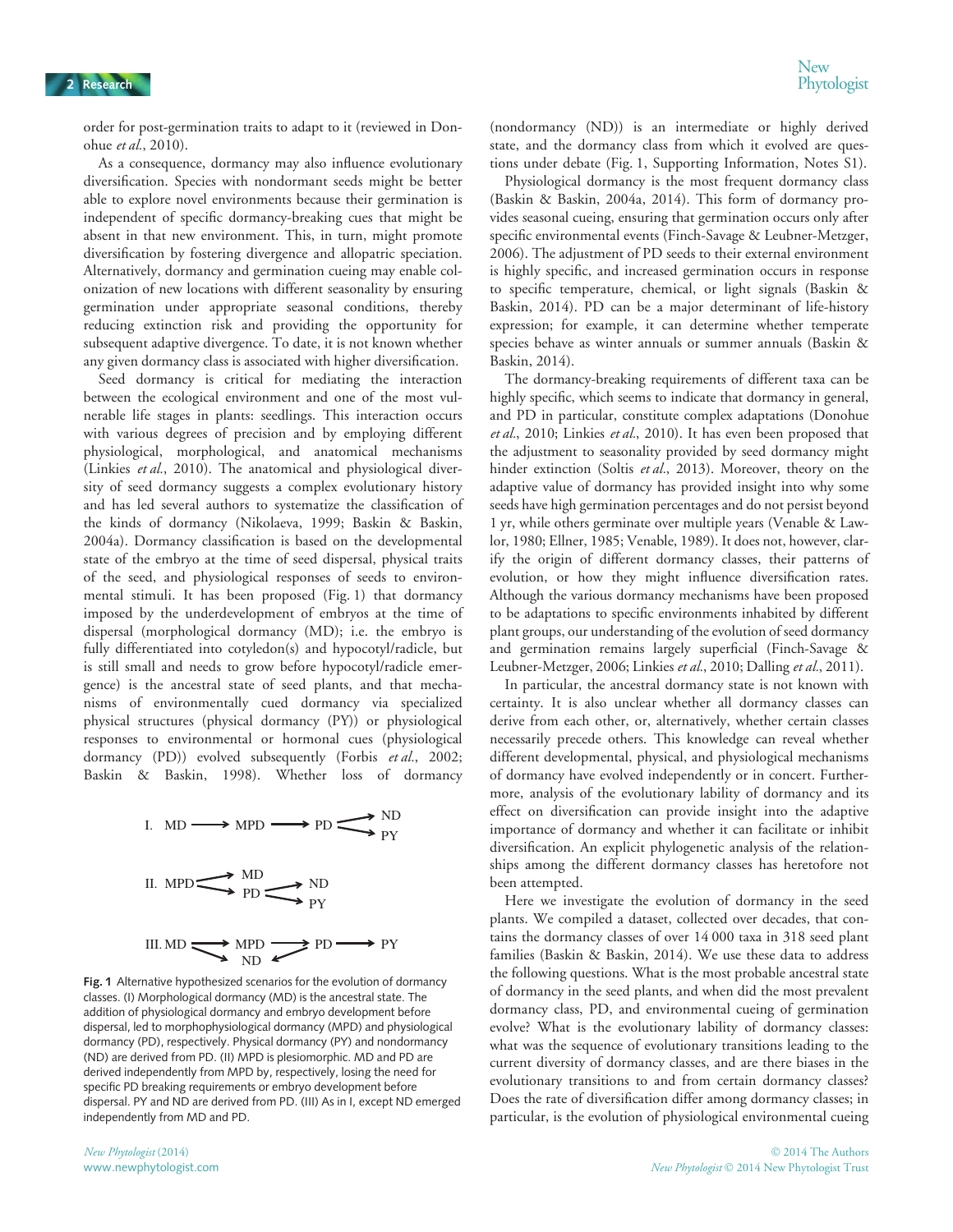via PD associated with faster diversification rates, or does loss of dormancy altogether promote diversification?

## Materials and Methods

#### Dormancy data collection

In this study, we recognized seven kinds of dormancy. Causes of dormancy include exogenous factors such as impermeable vs. permeable seed coat and germination inhibitors in the fruit coat, as well as endogenous factors such as hormone balance and underdeveloped vs. fully developed embryo (defined earlier). Conditions required for breaking dormancy include application of GAs or other hormones such as ethylene, dry storage (after-ripening), warm stratification, and cold stratification. Experiments that manipulated these factors and observations on embryos allow each taxon to be assigned to one of the seven kinds of dormancy (Baskin & Baskin, 2014; Notes S2).

Five of the seven kinds of dormancy are those recognized in Nikolaeva's seed dormancy classification system (1969), which is based on the causes of dormancy and the conditions required for breaking it. These five kinds of dormancy include: MD, when freshly matured embryos are underdeveloped upon dispersal and require time to grow before they can germinate (the dormancy period); PD, where dormancy is broken through specific physiological responses to environmental cues, such as warm and/or cold temperatures or through dry after-ripening; PY, where seeds are surrounded by a water-impermeable palisade layer, and dormancy is broken by physically making this layer water-permeable; morphophysiological dormancy (MPD), a combination of MD and PD; and finally, physiophysical dormancy (PYPD), a combination of PY and PD (Nikolaeva, 1969, 1999; Baskin & Baskin, 2004a, 2014).

In addition to the five kinds of dormancy defined by Nikolaeva, two other kinds of dormancy were recognized: ND, when freshly matured seeds have no dormancy; and dust seeds (DUST), which are small in size (mostly  $\leq 1.0$  mm in length) and have undifferentiated embryos with as few as two to three cells (Leake, 1994; Eriksson & Kainulainen, 2011). Nondormant seeds categorically differ from dormant seeds because they lack primary dormancy at seed maturity and germinate under the widest range of conditions possible immediately after dispersal without any dormancy-breaking treatments (Baskin & Baskin, 2004a, 2014). Genetic variation for the presence of dormancy has been documented in some species, so it is possible that a species classified here as nondormant may contain some genotypes that are capable of exhibiting dormancy when grown under certain conditions. However, if there was no available evidence to support that these taxa can exhibit dormancy, we classified them as ND. Dust seeds are distinguished more by the unique germination morphology and ecology of the seeds, and generally have very specialized MD or MPD requirements for germination (Leake, 1994; Baskin & Baskin, 2004b; Eriksson & Kainulainen, 2011).

Combined, these seven kinds of dormancy encompass the full range of diversity of dormancy in the seed plants and represent mination (see Baskin & Baskin, 2004a, 2014). Dormancy data for each seed plant family were aggregated from data collected for more than 14 000 species (see Table S1). These data were compiled over the last several decades from several thousand published papers that contained information on seed dormancy and germination from all parts of the world and for species from all vegetation zones on earth, life forms, and specialized life cycles and habitats, such as parasites, carnivorous plants, orchids, aquatics and halophytes (Baskin & Baskin, 2014). In recording data on dormancy state, great care was taken to determine the state for freshly matured seeds and not to confuse the loss of PD via after-ripening with ND in fresh seeds. If the information in a paper was too incomplete to assign a species to a dormancy class, then the dormancy class was inferred based on germination data present in the publication and on the kind of embryo (Martin, 1946; Finch-Savage & Leubner-Metzger, 2006) and seed coat anatomy (as described in numerous publications) known to occur in the genus or family.

Three dormancy datasets were created with different combinations of dormancy classes (Table S1). The first dataset included all seven states of dormancy (dorm 7). However, estimating evolutionary parameters for an unordered discrete character with seven polymorphic states, several of which are rare, is a challenge. Thus, we also performed analyses across two reduced datasets in which the least common dormancy classes, PYPD and DUST, were either recoded as other dormancy states (dataset 5A) or removed from the analysis (dorm 5B). To recode the data, PYPD was classified as PY, while DUST was classified as MPD (dorm 5A). When PYPD and DUST families were removed, it reduced the overall number of families by 10 (dataset 5B).

Families with multiple dormancy states were dealt with in one of two ways. For most analyses, dormancy was treated as polymorphic, with taxa scored for multiple states of dormancy or proportionally for each dormancy state based on species-level data. For methods that could not accommodate polymorphic data, families were split into polytomies, with each taxon representing a single dormancy class. Analyses that used the polytomic tree included parsimony transition number estimation and traitdependent diversification models (see later).

#### Phylogeny

Taxonomic information was standardized against the Plant List Database (http://www.theplantlist.org/). A composite phylogeny of seed plants families was constructed using Phylomatic v. 3 (Webb & Donoghue, 2005) and revised based on the most recent information from APweb v. 13 (Stevens, 2001). Branch lengths were corrected using the function 'bladj' in the Phylocom v. 4.2 (Webb et al., 2008) and on 59 divergence time estimates based on the fossil record (Bell et al., 2010; Smith et al., 2010).

To account for phylogenetic uncertainty as a result of limited phylogenetic resolution, 100 trees with randomly resolved polytomies were created using Mesquite v. 2.75 (Maddison & Maddison, 2011). Branch-length adjustments were performed subsequent to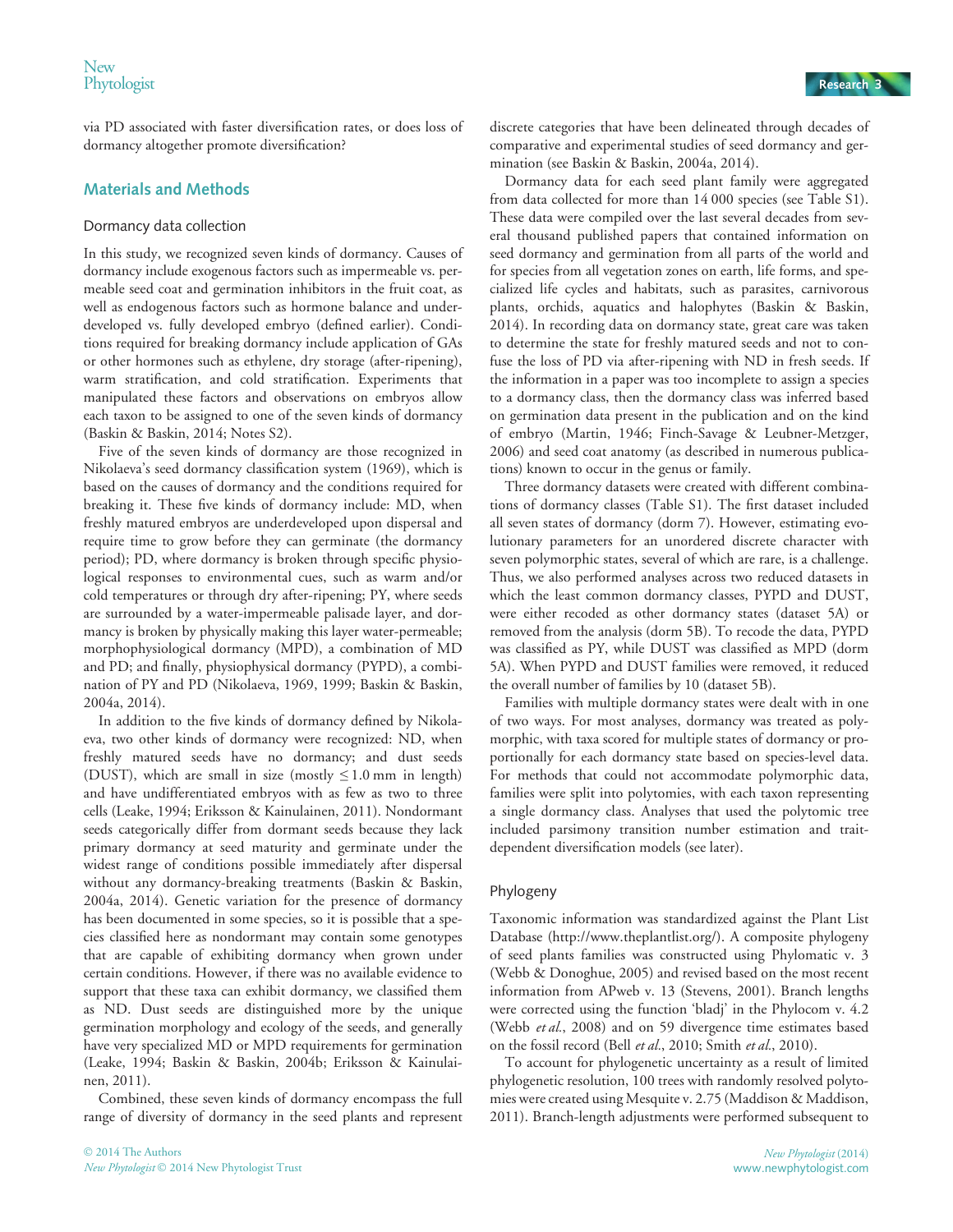the resolution of polytomies. All subsequent analyses were run and averaged across all 100 trees (Notes S3-S6).

#### Ancestral state reconstruction

To estimate the basal state of dormancy in seed plants, we used ancestral state reconstruction of dormancy classes using maximum parsimony in Mesquite v. 2.75 (Maddison & Maddison, 2011), maximum likelihood (ML) and Bayesian Markov chain Monte Carlo (MCMC) in BayesTraits v. 2.0 (Pagel & Meade, 2006; http://www.evolution.rdg.ac.uk/), and stochastic character mapping (SIMMAP; Bollback, 2006) using the package 'phytools' (Revell, 2012) implemented in R (R Core Development Team, 2013). Given the large number of parameters to estimate and the difficultly of estimating transition rates for rare states, we restricted the transition rates to be equal for ML, MCMC, and SIMMAP analyses. MCMC analyses were run for  $1.1 \times 10^7$  iterations with the first  $1 \times 10^6$  iterations discarded as a burn-in, and a reversible-jump hyperprior with an exponential distribution (Pagel & Meade, 2006). For SIMMAP analyses, we ran 10 simulations per tree. Ancestral state reconstructions for all additional nodes were estimated with parsimony and SIMMAP methods only.

To test the significance of our estimates for the basal state of dormancy, we tested alternative hypotheses with ML and MCMC models by fixing the dormancy class at the basal node for the four major dormancy states: MPD, MD, PD, and ND. Nodes were fixed using the 'fossil' command in BayesTraits v. 2.0. We then compared harmonic mean log-likelihood scores across the constrained models to determine which dormancy class was the most likely at each node.

#### Character retention, transition numbers, transition bias

Character retention refers to the degree of synapomorphy in a given character. We estimated the retention of dormancy classes using the retention index (RI) in Mesquite v. 2.75 (Maddison & Maddison, 2011). An RI of 1 indicates maximum synapomorphy, such that the character (in this case the dormancy class) originated only once, in the common ancestor of all the extant taxa that exhibit it, while an RI of 0 indicates maximum homoplasy, such that every appearance of the character on the tree is as a result of a new, independent event.

Transition numbers were based on parsimony and SIMMAP estimates of ancestral states. For parsimony analyses, transition numbers were estimated using the 'Summarize State Changes Over Trees' function in Mesquite v. 2.75 (Maddison & Maddison, 2011). One hundred maximum parsimony reconstructions were sampled per tree and averaged across all 100 trees. For SIM-MAP analyses, transition numbers were obtained from the 'describe.simmap' function in the package 'phytools' (Revell, 2012), with results averaged across all 100 trees.

We tested whether there was a bias among dormancy classes to act as either a net source or sink for transitions (see Crisp et al., 2009). The null model was that transitions to and from a given class were equally probable. This null was tested using a binomial test. A specific dormancy state may act as a source of other states simply because it is more abundant than other states. We therefore repeated this test, correcting for the potential correlation between the number of transitions and the frequency of each dormancy class in the dataset. The number of transitions to or from a class was multiplied by one minus the fraction of species with that class and rescaled to the total number of transitions.

#### Diversification rates

We compared diversification rates among dormancy states using the multistate speciation and extinction model (MuSSE; FitzJohn et al., 2009), implemented in the R package 'diversitree' v. 0.9–6 (FitzJohn, 2012). Given the difficulty of estimating all of the possible parameters in the MuSSE model with our full dataset, we restricted our analysis to the dorm 5A and dorm 5B datasests. Furthermore, we restricted transition rates to be equal for all analyses. MCMC chains were run for  $1 \times 10^3$  iterations with the first 10% discarded as burn-in. Analyses were run across all 100 trees and combined.

#### Results

#### Ancestral state of dormancy

Environmentally cued physiological regulation of germination appears to have been present from the beginning of seed plants (Table 1). We found MPD to be the most probable ancestral state for seed plants, based on all ancestral state estimates analyzed (Table 1, Fig. 2). Furthermore, comparison of MCMC and ML models with different states of dormancy fixed as the most basal found MPD as the basal state to be the best-fit model (Table S2). Dormancy imposed by underdevelopment of embryos (MD) appears to be more easily lost than environmentally regulated dormancy: all early shifts from MPD were to PD and none to MD (Figs 2, S1, Tables S3, S4). There were three major shifts from MPD to PD in early seed plants. The first major shift from MPD to PD occurred early in the Acrogymnospermae (i.e. extant gymnosperms) during the origin of the Gnetophyta-Pinophyta clade (Figs 2, S1, Tables S3, S4). The second major MPD–PD shift occurred in the Magnoliids with the origin of Laurales (Figs 2, S1, Tables S3, S4). PD also arose more recently at least two more times within the Magnoliids: in the Piperales and Myristicaceae. The third major MPD–PD shift occurred with the Monocotyledonae–Eudicotyledoneae split (Figs 2, S1, Tables S3, S4).

In contrast to MPD and PD, dormancy imposed by impermeable seed coats (PY) and loss of dormancy altogether (ND) appear to be highly derived states, present primarily at the tips of the phylogeny (Fig. S1).

#### Evolutionary lability of dormancy and evolutionary hub

The distribution of dormancy classes across the seed plants is not random – certain dormancy classes occur more frequently in certain lineages (i.e. physiophysical dormancy occurs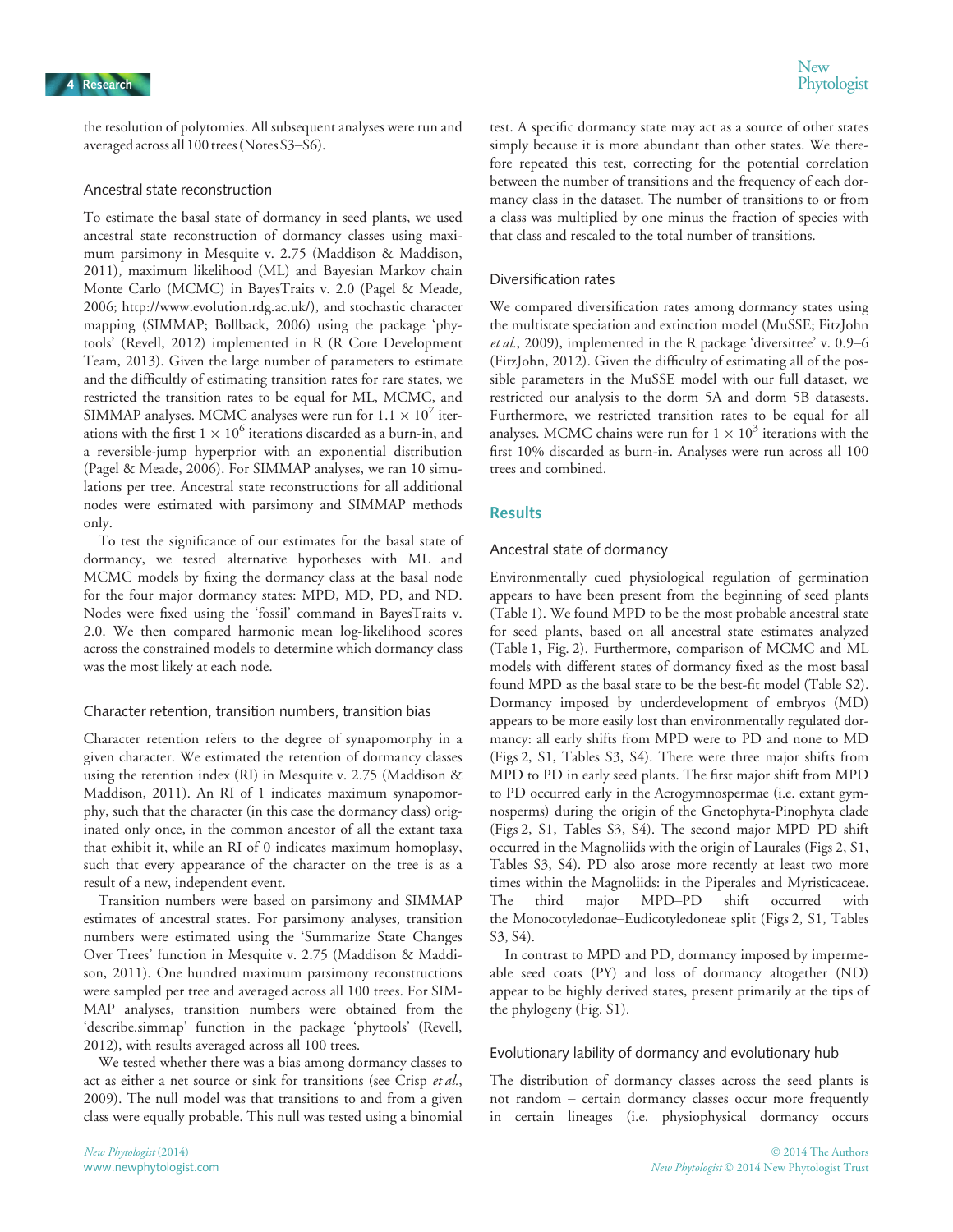| Dormancy<br>class | Parsimony |         |         | Maximum likelihood |         | <b>MCMC</b> |        |         | <b>SIMMAP</b> |        |         |         |
|-------------------|-----------|---------|---------|--------------------|---------|-------------|--------|---------|---------------|--------|---------|---------|
|                   | Dorm 7    | Dorm 5A | Dorm 5B | Dorm 7             | Dorm 5A | Dorm 5B     | Dorm 7 | Dorm 5A | Dorm 5B       | Dorm 7 | Dorm 5A | Dorm 5B |
| <b>ND</b>         | 0.00      | 0.00    | 0.00    | 0.01               | 0.01    | 0.01        | 0.01   | 0.01    | 0.01          | 0.00   | 0.01    | 0.01    |
| PD.               | 0.00      | 0.00    | 0.00    | 0.18               | 0.17    | 0.25        | 0.15   | 0.17    | 0.23          | 0.14   | 0.17    | 0.18    |
| PY                | 0.00      | 0.00    | 0.00    | 0.00               | 0.01    | 0.01        | 0.01   | 0.01    | 0.01          | 0.00   | 0.01    | 0.01    |
| <b>MD</b>         | 0.00      | 0.00    | 0.00    | 0.01               | 0.01    | 0.01        | 0.01   | 0.01    | 0.01          | 0.00   | 0.01    | 0.01    |
| <b>MPD</b>        | 1.00      | 1.00    | 1.00    | 0.79               | 0.79    | 0.71        | 0.83   | 0.79    | 0.73          | 0.85   | 0.80    | 0.79    |
| <b>PYPD</b>       | 0.00      |         |         | 0.00               |         |             | 0.01   |         |               | 0.01   |         |         |
| <b>DUST</b>       | 0.00      |         |         | 0.00               |         |             | 0.01   |         |               | 0.00   |         |         |

Table 1 Ancestral state estimates for dormancy classes at the root of seed plants

ND, nondormancy; PD, physiological dormancy; MD, morphological dormancy; MPD, morphophysiological dormancy; PY, physical dormancy; PYPD, physiophysical dormancy; DUST, dust seeds; MCMC, Markov chain Monte Carlo; SIMMAP, stochastic character mapping.

Values provided represent the estimated probability of each state at the root, averaged across 100 trees. Ancestral states were estimated using four methods: maximum parsimony, maximum likelihood, Bayesian MCMC, and SIMMAP. The three datasets presented include: a dataset with all seven states (Dorm7) and two reduced datasets with five states (Dorm5A and 5B, see the Materials and Methods section). All three datasets were analyzed when computationally possible.

disproportionately in the Rosids). Dormancy was also evolutionarily labile, however, as evidenced by a large degree of homoplasy (i.e. convergent evolution) in dormancy classes across seed plants.



Fig. 2 Phylogeny of the seed plants (Spermatophyta), with stochastic character mapping ancestral-state reconstructions of dormancy classes for major nodes. Pie charts at nodes represent the posterior probabilities of each dormancy class, averaged across 100 trees. Pie charts at the tips of the tree represent the proportion of dormancy classes (by species) within each delineated group. Groups do not necessarily represent traditional taxonomic clades, but were chosen to highlight the diversity and distribution of dormancy classes across the seed plants. The groups are, from top to bottom: Gymnosperms; Magnoliids + Nymphaeales; Monocotyledoneae; Ceratophyllaceae + Basal Eudicots (e.g. Ranunculales) + Basal Core Eudicots (e.g. Gunnerales); Caryophyllales + Santalales; Cornales + Ericales; Campanulidae (e.g. Asteraceae, Apiaceae, Campanulaceae); Lamiidae (e.g. Solanaceae, Lamiaceae, Rubiaceae); Saxifragales + Vitales; Malvidae (e.g. Malvaceae; Brassicaceae, Myrtaceae); and Fabidae (e.g. Fabaceae, Rosaceae, Euphorbiaceae). Additional major clades indicated in the tree are Magnoliophyta (Angiosperms) and Eudicotyledoneae (Eudicots). The color key indicates the specific dormancy class. See Fig. S2 and Tables S3 and S4 for complete ancestral node estimates and family-level distribution of dormancy classes across the seed plants.

The observed RI, a measure of homoplasy scaled from 0 (maximum homoplasy) to 1 (no homoplasy), was significantly lower than null expectations (Table 2). The high degree of homoplasy is also evident in the number of transitions between dormancy classes (Tables S5, S6, Fig. 3).

Further analysis of transition numbers revealed that PD acted as an 'evolutionary hub', to which and from which the other dormancy states evolved (Fig. 3, Tables S5, S6). PD was the only significant evolutionary 'source' (i.e. the number of transitions from PD was significantly greater than the number of transitions to PD) for both parsimony and stochastic character mapping analyses (Tables 3, S7). The other tentative source was MPD, which was a significant 'source' based on analysis of the reduced datasets (5A and 5B) with parsimony, but not stochastic character mapping (Table S7). Correcting for frequency of the different dormancy classes, by scaling the number of transitions to and from a given dormancy class by the proportion of taxa with that class, did not have a significant effect on the overall pattern (Tables 3, S7). The dormancy classes that do not employ physiological environmental sensitivity (MD, PY and ND) behaved as 'sinks', indicating that gaining the ability to respond physiologically to specific environmental cues is more difficult than losing it. However, results concerning most of these and the other classes varied more between being 'sinks' or equilibria depending on the method and dataset.

Nondormancy was consistently a net evolutionary 'sink', (Tables 3, S7), indicating that other states evolved to ND and either remained in that state or became extinct. PD was by far the most common state from which ND evolved (Fig. 3), but all other dormancy classes (except PYPD, which had only seven taxa) were able to evolve to ND.

## Associations between dormancy class and diversification rates

Dormancy class was significantly associated with diversification rates. An analysis of diversification rates comparing the five major dormancy classes simultaneously found that taxa with PD had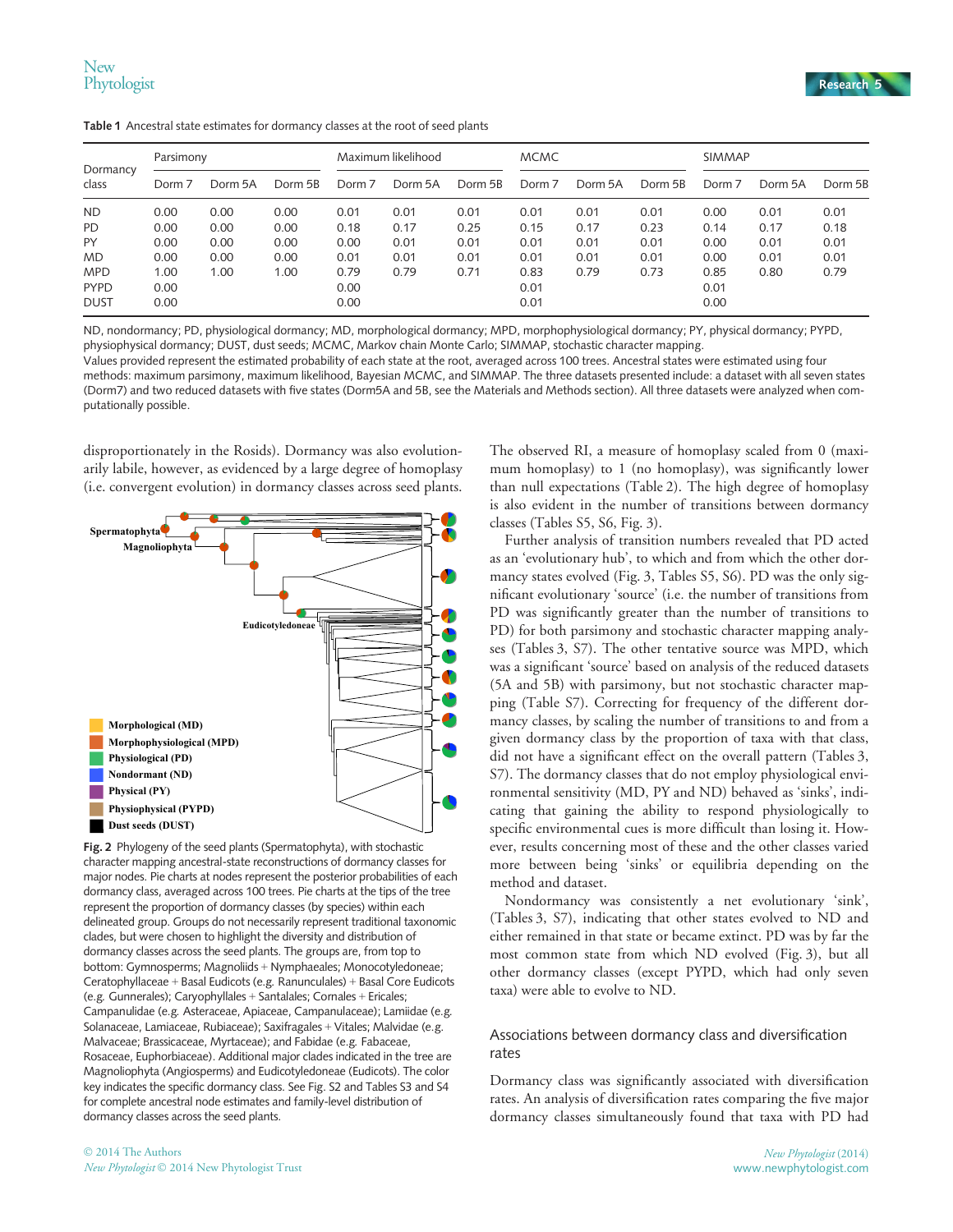#### Table 2 Evolutionary lability of dormancy

| Dataset | Median      | Median  | 95% CI        | 95% CI        |
|---------|-------------|---------|---------------|---------------|
|         | observed RI | null RI | lower null RI | upper null RI |
| Dorm 7  | 0.05        | 0.14    | 0.11          | 0.17          |
| Dorm 5a | 0.09        | 0.15    | 0.12          | 0.18          |
| Dorm 5b | 0.07        | 0.14    | 0.11          | 0.18          |

Retention index (RI) measures the relative proportion of observed parsimony steps to the maximum number of steps and ranges from 0 (maximum homoplasy) to 1 (maximum synapomorphy). An observed RI less or greater than the 95% confidence interval (CI) of the null distribution indicates a significant pattern. Here, the median observed RI was calculated across 100 trees, as were the null distribution statistics. The analysis was performed on the full (dorm7) and reduced (dorm5A, 5B) datasets (see the Materials and Methods section for details).



Fig. 3 Number of evolutionary transitions between dormancy classes. Arrows indicate the direction and relative proportion (given by line thickness) of transitions between classes. The circle size is proportional to the number of extant families with the given class (also included in parentheses). Dormancy classes are coded as follows: ND, nondormant; PD, physiological; MD, morphological; MPD, morphophysiological; PY, physical; PYPD, physiophysical; DUST, dust seeds. Transition numbers are based on parsimony analysis. See Table S6 for additional results.

the highest diversification rate, resulting from relatively high speciation rates (Figs 4, S2, Tables S8, S9). MD also had a high diversification rate as a result of a relatively high speciation rate. Since few taxa exhibited MD, however, estimates of speciation rates for MD may be less accurate than for PD because there is less branch-length time over which to estimate diversification parameters. The large range of estimates of diversification rates for MD support the idea that these results may be a statistical artifact. For PD, however, this is not likely to be a confounding issue, given the high abundance of PD in the data set. Nonetheless, speciation rates, and consequently overall diversification rates, did not significantly differ between MD and PD based on comparison of likelihood scores for constrained vs unconstrained models (Table S7). Thus  $PD$  – and possibly  $MD$  – appears to

Table 3 Analysis of transition number bias

|             | Sink  | Source                                            | Total | $\overline{P}$ |
|-------------|-------|---------------------------------------------------|-------|----------------|
| Uncorrected |       |                                                   |       |                |
| ND          | 122.5 | 2.4                                               | 124.8 | 0.0000         |
| PD          | 10.5  | 153.9                                             | 164.4 | 0.0000         |
| PY          | 6.3   | 0.7                                               | 6.9   | 0.0156         |
| MD          | 14.2  | 0.4                                               | 14.5  | 0.0001         |
| <b>MPD</b>  | 19.3  | 24.5                                              | 43.9  | 0.0910         |
| <b>PYPD</b> | 1.7   | 0.1                                               | 1.7   | 0.5000         |
| DUST        | 7.5   | 0.0                                               | 7.5   | 0.0078         |
|             |       | Corrected by the frequency of each dormancy class |       |                |
| ND          | 52.2  | 1.0                                               | 53.2  | 0.0000         |
| PD          | 4.5   | 65.6                                              | 70.0  | 0.0000         |
| PY          | 2.7   | 0.3                                               | 3.0   | 0.2500         |
| MD          | 6.0   | 0.2                                               | 6.2   | 0.0156         |
| <b>MPD</b>  | 8.2   | 10.4                                              | 18.7  | 0.1669         |
| <b>PYPD</b> | 0.7   | 0.0                                               | 0.7   | 1.0000         |
| <b>DUST</b> | 3.2   | 0.0                                               | 3.2   | 0.1250         |

ND, nondormancy; PD, physiological dormancy; MD, morphological dormancy; MPD, morphophysiological dormancy; PY, physical dormancy; PYPD, physiophysical dormancy; DUST, dust seeds. See Tables S4 and S5 for additional results.

Sink, the mean total number of transitions to a given dormancy class; source, the mean total number of transitions from a given dormancy class. Transition numbers are based on parsimony analysis and were averaged across 100 trees. P-values were calculated based on the binomial expectation of equal rates of transitions to and from a dormancy class. Significant deviations from equal transitions rates, either toward being an evolutionary sink or source, are in shown bold.



Fig. 4 Diversification rates for dormancy classes. Diversification rate (speciation – extinction rate) is given on the x-axis, and the probability density on the y-axis. Nondormancy (ND), blue; physiological dormancy (PD), green; morphological dormancy (MD), orange; morphophysiological dormancy (MPD), red; physical dormancy (PY), purple. Rate estimate distributions were aggregated from Markov chain Monte Carlo (MCMC) runs of the MuSSE model with 1  $\times$  10<sup>3</sup> iterations, with a 10% burn-in for each of 100 trees. Results are for the Dorm5B dataset. See Table S8 and Fig. S2 for additional results.

accelerate lineage diversification rates. The rate of diversification estimated for ND was relatively low and not significantly different from 0. The lowest diversification rate was associated with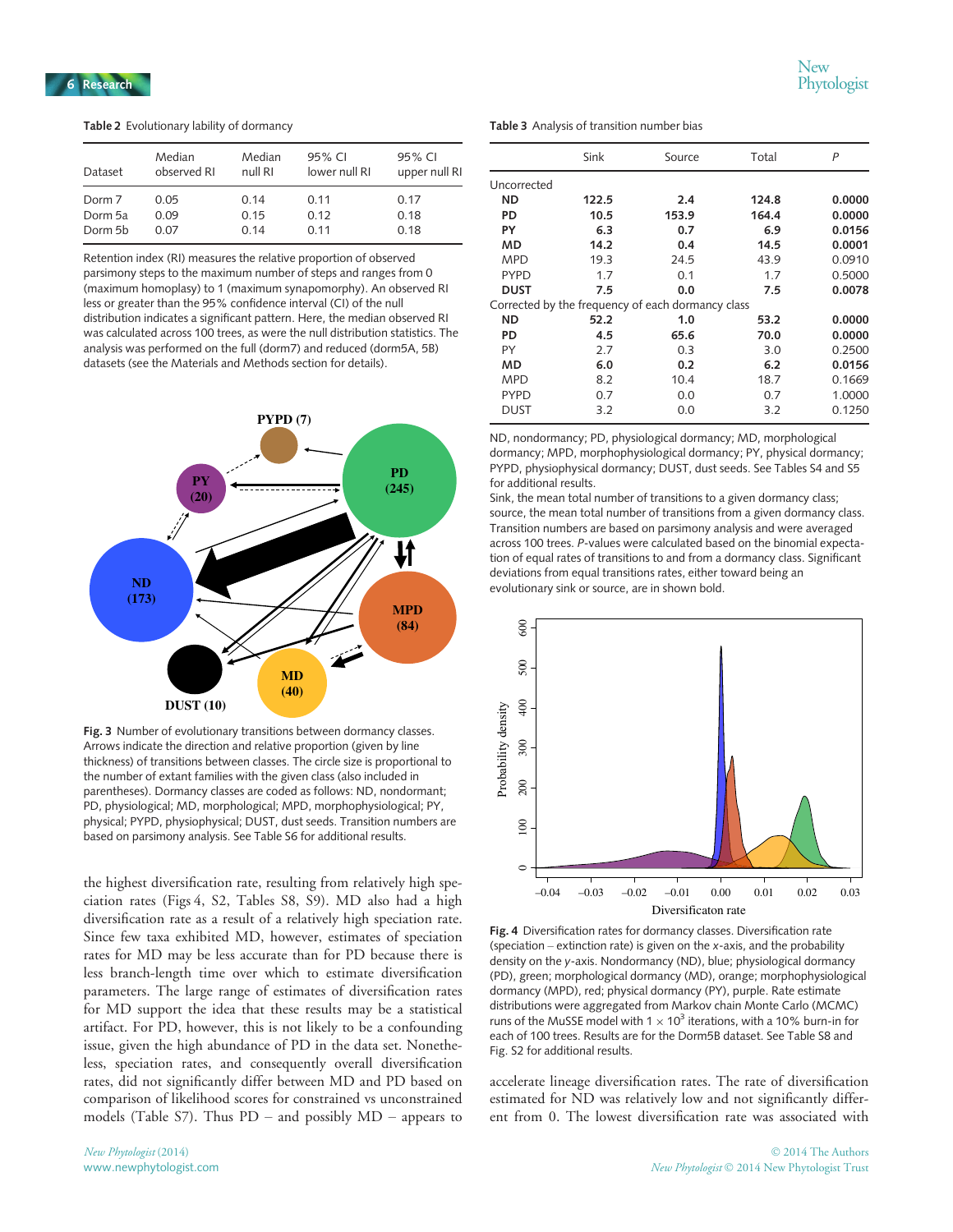PY. Lineages with PY appear to have high extinction rates and negative diversification (Table S8, Figs 4, S2).

## **Discussion**

We found that the most likely ancestral dormancy state is MPD, suggesting that the ability of seeds to sense and respond physiologically to the environment to regulate dormancy was present at the origin of seed plants. In addition, we found that the subsequent disassociation of PD from underdeveloped embryos (MD) was associated with increased diversification of dormancy classes and of the number of seed plant lineages.

The ancestral state of dormancy in seed plants has important implications for interpreting the adaptive and ecological significance of different dormancy classes. Baskin & Baskin (1998, 2004a) were the first to consider all the classes of dormancy from a phylogenetic perspective, which led them to posit that MD (underdeveloped embryos) was the ancestral dormancy state (Fig. 1 I, Notes S1). They hypothesized that PD evolved later, first in conjunction with MD (MPD), then independently as PD. Forbis et al. (2002) similarly favored MD as the more likely ancestral state based on comparative study of embryo morphology. They argued that the ancestral ecological conditions could have been continuously favorable for germination, and that PD evolved later as an adaptation to increased seasonality (Fig. 1 III, Notes S1). In contrast to the hypotheses proposed by Baskin & Baskin (1998) and Forbis et al. (2002), we found MPD (and hence physiologically regulated environmental cueing of dormancy) to be the most likely ancestral state of the seed plants (Figs 1 II, 2, Notes S1).

The finding that MPD is the ancestral state of seed plants has two major implications for understanding how dormancy evolved. First, full embryo development before dispersal appears to be a derived character, evolving at least three times independently in the seed plants. The independent evolution of a fully developed embryo in three major lineages of seed plants suggests that it was adaptive and raises the question of what environmental conditions favored its evolution. Secondly, it suggests that the genetic mechanisms that regulate physiological environmental sensitivity of dormancy either preceded or were contemporary with the evolution of seeds. Our understanding of the molecular underpinnings of dormancy remains incomplete (Graeber et al., 2012), but there is growing evidence that at least some of the molecular pathways that control dormancy and germination are common among seed plants. Indeed, two major plant hormones, ABA and GA, are both common to all seed plants and play a central role in dormancy regulation. Recently, genes that regulate dormancy through their interaction with ABA, such as DOG1 and MFT, appear to be homologous across the angiosperms (Ashikawa et al., 2010, 2013; Graeber et al., 2010, 2012). Furthermore, several environmentally sensitive genes that are homologous across the seed plants, such as phytochromes and FLC, have also been found to influence germination (Mathews & Sharrock, 1997; Casal & Sánchez, 1998; Mathews, 2006; Chiang et al., 2013). These studies, in combination with our results, support the hypothesis that the origin of the molecular machinery

controlling physiologically regulated environmental responses of dormancy may be deep in the history of seed plants.

The evolution of fully developed embryos with environmental sensitivity – that is, PD – was followed by the subsequent diversification of dormancy classes and species lineages. While environmental sensitivity was present in ancestral seed plants, it was the uncoupling of environmentally sensitive dormancy from MD that appears to have enabled the diversification of dormancy classes and species lineages.

Physiological dormancy encompasses a wide range of physiological responses to environmental factors, such as temperature, light, gas concentrations (CO<sub>2</sub>, O<sub>2</sub>), and water (Finch-Savage & Leubner-Metzger, 2006). This diversity in the kinds of PD might very well underlie its role both as a facilitator of transitions between other dormancy classes (i.e. as an 'evolutionary hub') and as a driver of speciation. Theory predicts that phenotypic plasticity will facilitate adaptation to novel environments by allowing species to persist under less than optimal conditions (Lande, 2009). In this framework, PD may facilitate the colonization of novel environments by permitting species to adjust the timing of germination under different or novel seasonal regimes (Donohue et al., 2005a). Given the ability to persist, plants could then be more likely to undergo directional selection toward a new class of dormancy that is better adapted to the new environment. Likewise, the increased ability to persist and adapt to novel environments would promote the process of speciation, independent of changes in dormancy state (Pfennig et al., 2010; Thibert-Plante & Hendry, 2011). Other kinds of dormancy, such as MD and PY, also afford some degree of control in response to environmental conditions; that is, environmental conditions will influence the speed of embryo development and seed coat permeability (Baskin et al., 2000). However, relative to PD, they are probably less flexible in adjusting dormancy behavior to new combinations of environmental conditions, which might limit their ability to promote adaptive divergence and speciation. The negative diversification rates of PY, in particular, suggest that PY is limited in its capacity to diversify. One hypothesis to explain this limitation is that PY is not simply an adaptation to control germination, but might also be under selection as a physical protection against pathogens and predators (Dalling et al., 2011; Paulsen et al., 2013). Multiple selective pressures might subsequently limit the ability of PY lineages to adapt in the face of a changing adaptive landscape (McPeek, 1996). Additionally, in some instances the water-impermeable seed coat might only be broken by a specific environmental cue such as fire (Moreira & Pausas, 2012), which could significantly limit the ecological range of PY lineages and increase their chance of going extinct.

The evolutionary patterns of ND were of particular note and provide insights into its ecological importance. ND is able to evolve from nearly every other dormancy state, but it is most likely to evolve from PD. Its repeated, independent evolution suggests that it may be adaptively important and favored under relatively common conditions. The evolution of ND (i.e. the loss of dormancy) in response to stable, constant environments has long been argued as a counterpoint to the evolution of bet-hedging (Ellner, 1985; Venable, 1989). By promoting rapid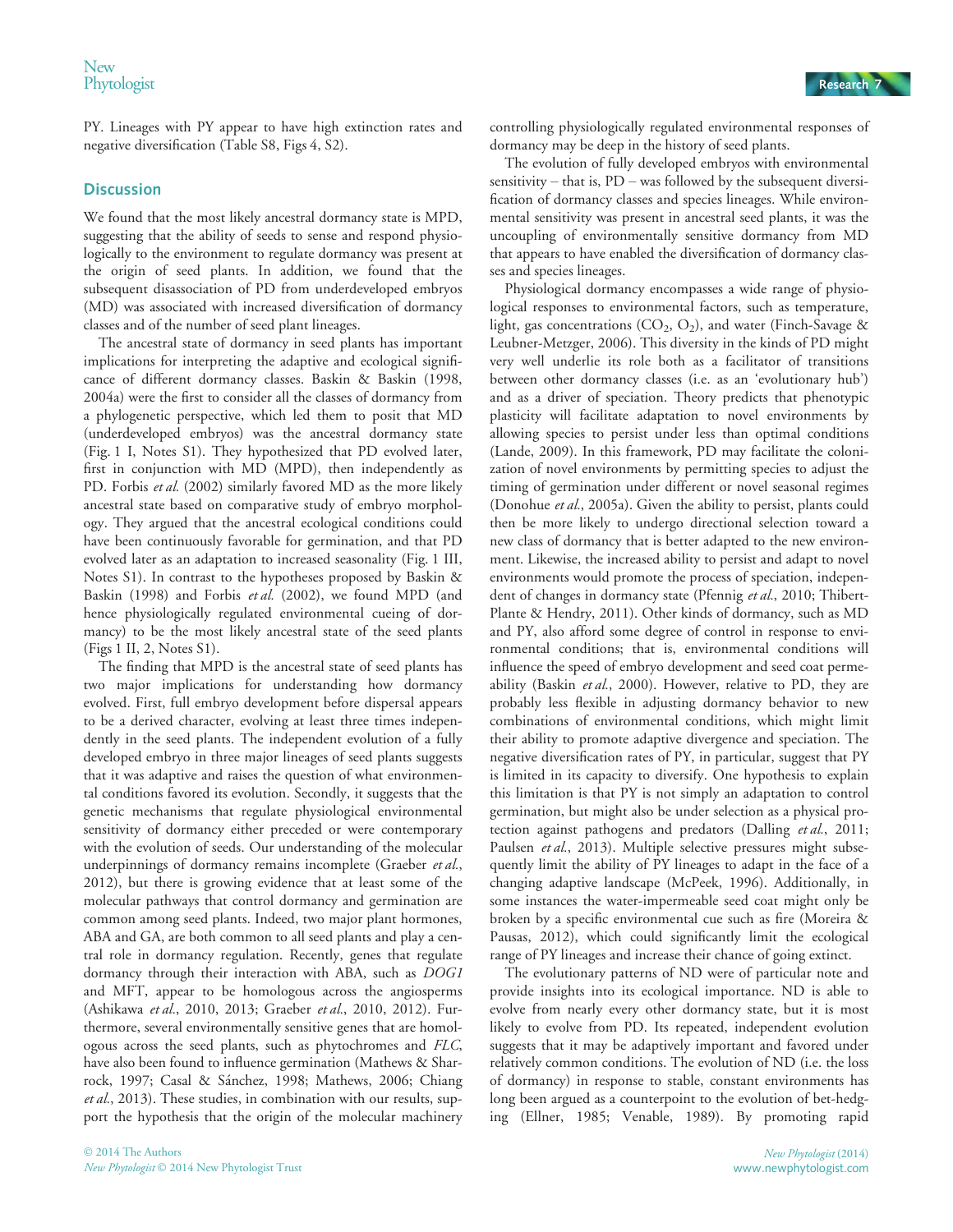germination, ND may increase competitive advantage, lengthen the growing period, or decrease generation time. ND may also be favored during colonization of novel environments because of the lack of restrictions on germination. Despite its adaptive potential, we did not find ND to be associated with increased lineage diversification. Being a significant evolutionary sink, combined with its relatively uncommon transitions to other states, its position at the tips of the phylogeny, and its comparatively low diversification rate all suggest that ND is likely a derived and ephemeral state and may be prone to extinction. Diversification analysis did not detect uncommonly high extinction rates of ND taxa, however. An alternative hypothesis is that ND may evolve back to PD (Fig. 3) or, less commonly, to other dormancy states. The observed evolutionary lability of ND is consistent with the documented existence of genetic variation for dormancy within certain species. For instance, ND can evolve quickly as a product of domestication (De Wet & Harlan, 1975; Gepts, 2010), but wild populations of these domesticated plants can just as easily reevolve dormancy (Ellstrand et al., 2010). Similarly, genetic variation for dormancy has been found to naturally occur within species (Kochánková & Mandák, 2009; Bentsink et al., 2010; Fernández-Pascual et al., 2013). Indeed, focusing on species that exhibit genetic variation for dormancy would be a promising avenue for investigating the underlying genetic basis of dormancy, as well as the selective conditions that favor its loss or gain. To better understand the evolutionary lability of ND, these alternative hypotheses should be tested with more fine-scale phylogenetic analysis as well as with field and genetic studies.

### Summary and conclusion

The most probable ancestral dormancy state of seed plants is MPD, suggesting that the physiological environmental regulation of dormancy may be as ancient as seeds themselves. The subsequent dissociation of PD from MD, via the evolution of mature embryos at the time of dispersal, coincided with an increase in evolutionary lability and homoplasy. In particular, PD appears to be an 'evolutionary hub' from which other dormancy classes have repeatedly evolved, including ND. PY appears to be linked to high extinction, perhaps because it is only adaptive under very specific selective regimes and is restricted to only a few plant groups. Despite its prevalence among seed plants, ND seems to be a derived and evolutionarily ephemeral state. The evolution of PD was also associated with increased speciation rates. Thus, physiologically regulated environmental cueing of dormancy appears to have influenced major evolutionary patterns in the seed plants.

#### Acknowledgements

We would like to thank three anonymous reviewers for their comments and suggestions. This paper is the product of the working group, 'Germination, trait coevolution, and niche limits in changing environments' organized by K.D. and R.R.C. and sponsored by the National Evolutionary Synthesis Center, National Science Foundation EF-0905606. R.R.C. was funded by the European Union (MC-IIF-2011-300026 'TEE-OFF').

#### References

- Ashikawa I, Abe F, Nakamura S. 2010. Ectopic expression of wheat and barley DOG1-like genes promotes seed dormancy in Arabidopsis. Plant Science 179: 536–542.
- Ashikawa I, Abe F, Nakamura S. 2013. DOG1-like genes in cereals: investigation of their function by means of ectopic expression in Arabidopsis. Plant Science 208: 1–9.
- Baskin CC, Baskin JM. 1998. Seeds: ecology, biogeography, and evolution of dormancy and germination. San Diego, CA, USA: Academic Press.
- Baskin CC, Baskin JM. 2004b. Germinating seeds of wildflowers, an ecological perspective. HortTechnology 14: 467-473.
- Baskin CC, Baskin JM. 2014. Seeds: ecology, biogeography, and evolution of dormancy and germination, 2nd edn. San Diego, CA, USA: Academic/Elsevier.
- Baskin JM, Baskin CC. 2004a. A classification system for seed dormancy. Seed Science Research 14: 1–16.
- Baskin JM, Baskin CC, Li X. 2000. Taxonomy, anatomy and evolution of physical dormancy in seeds. Plant Species Biology 15: 139-152.
- Bell CD, Soltis DE, Soltis PS. 2010. The age and diversification of the angiosperms re-revisited. American Journal of Botany 97: 1296–1303.
- Bentsink L, Hanson J, Hanhart CJ, Blankestijn-de Vries H, Coltrane C, Keizer P, El-Lithy M, Alonso-Blanco C, de Andrés MT, Reymond M et al. 2010. Natural variation for seed dormancy in Arabidopsis is regulated by additive genetic and molecular pathways. Proceedings of the National Academy of Sciences, USA 107: 4264–4269.
- Bollback JP. 2006. SIMMAP: stochastic character mapping of discrete traits on phylogenies. BMC Bioinformatics 7: 88.
- Casal JJ, Sánchez RA. 1998. Phytochromes and seed germination. Seed Science Research 8: 317–329.
- Chiang GCK, Barua D, Dittmar E, Kramer EM, de Casas RR, Donohue K. 2013. Pleiotropy in the wild: the dormancy gene DOG1 exerts cascading control on life cycles. Evolution 67: 883–893.
- Crisp M, Arroyo M, Cook L, Gandolfo M, Jordan G, McGlone M, Weston P, Westoby M, Wilf P, Linder H. 2009. Phylogenetic biome conservatism on a global scale. Nature 458: 754-758.
- Dalling JW, Davis AS, Schutte BJ, Arnold AE. 2011. Seed survival in soil: interacting effects of predation, dormancy and the soil microbial community. Journal of Ecology 99: 89–95.
- De Wet JMJ, Harlan JR. 1975. Weeds and domesticates: evolution in the man-made habitat. Economic Botany 29: 99-108.
- Donohue K, Dorn L, Griffith C, Kim E, Aguilera A, Chandra R, Schmitt J. 2005a. Niche construction through germination cueing: life-history responses to timing of germination in Arabidopsis thaliana. Evolution 59: 771-785.
- Donohue K, Dorn D, Griffith C, Kim E, Aguilera A, Polisetty C, Schmitt J, Dorn L. 2005b. Environmental and genetic influences on the germination of Arabidopsis thaliana in the field. Evolution 59: 740-757.
- Donohue K, Rubio de Casas R, Burghardt L, Kovach K, Willis CG. 2010. Germination, postgermination adaptation, and species ecological ranges. Annual Review of Ecology, Evolution and Systematics 41: 293–319.
- Ellner S. 1985. ESS germination strategies in randomly varying environments II. Reciprocal yield-law models. Theoretical Population Biology 28: 80–116.
- Ellstrand NC, Heredia SM, Leak-Garcia JA, Heraty JM, Burger JC, Yao L, Nohzadeh-Malakshah S, Ridley CE. 2010. Crops gone wild: evolution of weeds and invasives from domesticated ancestors. Evolutionary Applications 3: 494–504.
- Eriksson O, Kainulainen K. 2011. The evolutionary ecology of dust seeds. Perspectives in Plant Ecology, Evolution and Systematics 13: 73–87.
- Fernández-Pascual E, Jiménez-Alfaro B, Caujapé-Castells J, Jaén-Molina R, Díaz TE. 2013. A local dormancy cline is related to the seed maturation environment, population genetic composition and climate. Annals of Botany 112: 937–945.
- Finch-Savage WE, Leubner-Metzger G. 2006. Seed dormancy and the control of germination. New Phytologist 171: 501–523.
- FitzJohn RG. 2012. Diversitree: comparative phylogenetic analyses of diversification in R. Methods in Ecology and Evolution 3: 1084-1092.
- FitzJohn RG, Maddison W, Otto SP. 2009. Estimating trait-dependent speciation and extinction rates from incompletely resolved phylogenies. Systematic Biology 58: 595–611.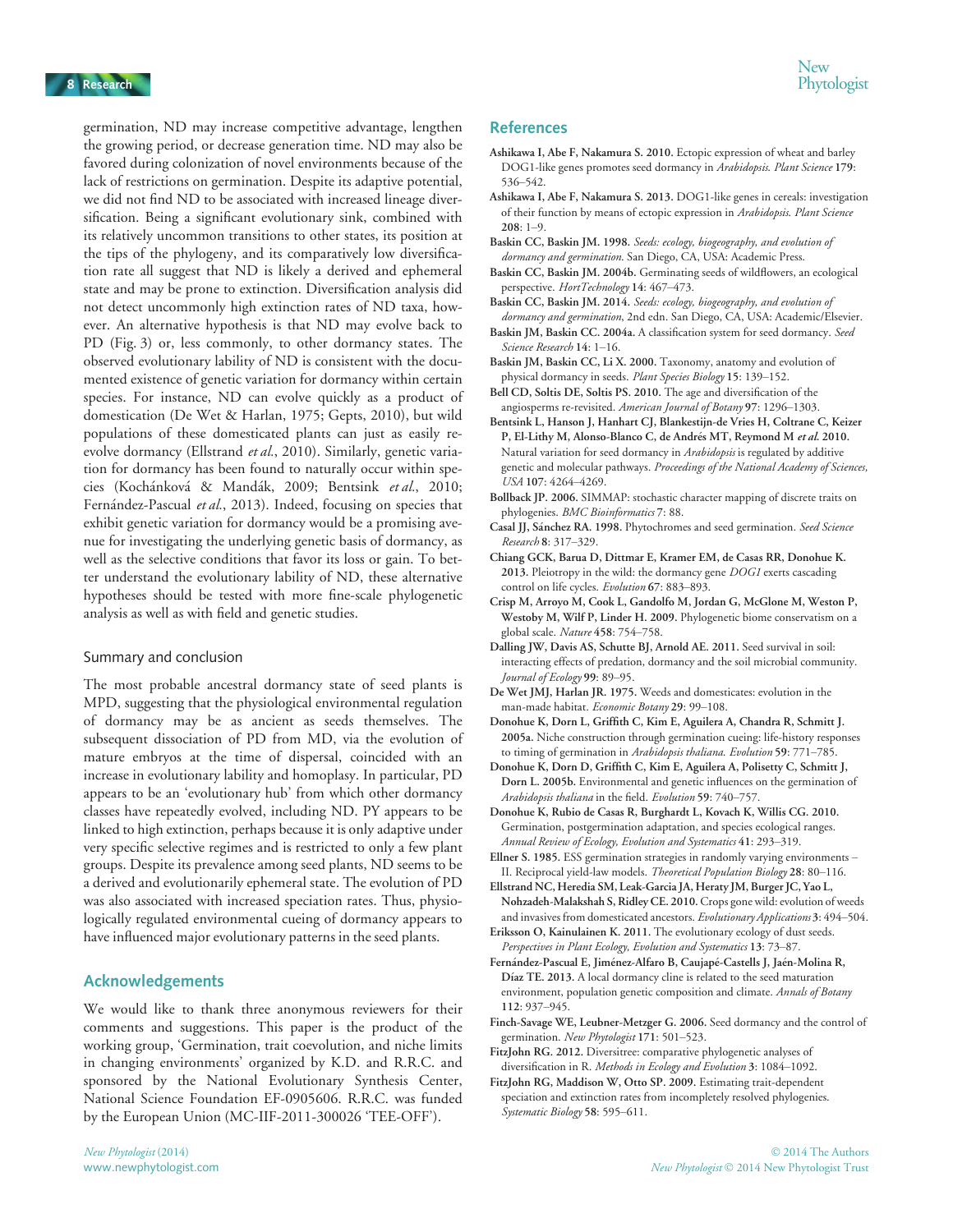

Footitt S, Douterelo-Soler I, Clay H, Finch-Savage WE. 2011. Dormancy cycling in Arabidopsis seeds is controlled by seasonally distinct hormone-signaling pathways. Proceedings of the National Academy of Sciences, USA 108: 20236–20241.

Forbis TA, Floyd SK, de Queiroz A. 2002. The evolution of embryo size in angiosperms and other seeds plants: implications for the evolution of seed dormancy. Evolution 56: 2112–2125.

- Gepts P. 2010. Crop domestication as a long-term selection experiment. In: Janick J, ed. Plant breeding reviews: long-term selection: crops, animals, and bacteria, Volume 24, Part 2. Oxford, UK: John Wiley & Sons Ltd, 1–44.
- Graeber K, Linkies A, Mueller K, Wunchova A, Rott A, Leubner-Metzger G. 2010. Cross-species approaches to seed dormancy and germination: conservation and biodiversity of ABA-regulated mechanisms and the Brassicaceae DOG1 genes. Plant Molecular Biology 73: 67–87.
- Graeber K, Nakabayashi K, Miatton E, Leubner-Metzger G, Soppe WJJ. 2012. Molecular mechanisms of seed dormancy. Plant, Cell & Environment 35: 1769–1786.
- Huang X, Schmitt J, Dorn L, Griffith C, Effgen S, Takao S, Koornneef M, Donohue K. 2010. The earliest stages of adaptation in an experimental plant population: strong selection on QTLS for seed dormancy. Molecular Ecology 19: 1335–1351.
- Kochánková J, Mandák B. 2009. How do population genetic parameters affect germination of the heterocarpic species Atriplex tatarica (Amaranthaceae)? Annals of Botany 103: 1303–1313.
- Lande R. 2009. Adaptation to an extraordinary environment by evolution of phenotypic plasticity and genetic assimilation. Journal of Evolutionary Biology 22: 1435–1446.
- Leake JR. 1994. The biology of myco-heterotrophic ('saprophytic') plants. New Phytologist 127: 171–216.
- Linkies A, Graeber K, Knight C, Leubner-metzger G. 2010. The evolution of seeds. New Phytologist 186: 817-831.
- Maddison W, Maddison D. 2011. Mesquite: a modular system for evolutionary analysis. Mesquite. v. 2.75. [WWW document] URL http://www. mesquiteproject.org [accessed January 2013].
- Martin AC. 1946. The comparative internal morphology of seeds. American Midland Naturalist 36: 513–660.
- Mathews S. 2006. Phytochrome-mediated development in land plants: red light sensing evolves to meet the challenges of changing light environments. Molecular Ecology 15: 3483–3503.
- Mathews S, Sharrock RA. 1997. Phytochrome gene diversity. Plant, Cell & Environment 20: 666–671.
- McPeek M. 1996. Linking local species interactions to rates of speciation in communities. Ecology 77: 1355-1366.
- Moreira B, Pausas JG. 2012. Tanned or burned: the role of fire in shaping physical seed dormancy. PLoS ONE 7: e51523.
- Nikolaeva MG. 1969. Physiology of deep dormancy in seeds. Jerusalem, Israel: Program for Scientific Translations.
- Nikolaeva MG. 1999. Specific patterns of seed germination as related to phylogeny and ecological and geographical conditions of plant habitats. Fiziologiya Rastenii 46: 432–437.
- Pagel M, Meade A. 2006. Bayesian analysis of correlated evolution of discrete characters by reversible-jump Markov chain Monte Carlo. The American Naturalist 167: 808–825.
- Paulsen TR, Colville L, Kranner I, Daws MI, Högstedt G, Vandvik V, Thompson K. 2013. Physical dormancy in seeds: a game of hide and seek? New phytologist 198: 496–503.
- Pfennig DW, Wund MA, Snell-Rood EC, Cruickshank T, Schlichting CD, Moczek AP. 2010. Phenotypic plasticity's impacts on diversification and speciation. Trends in Ecology & Evolution 25: 459-467
- Poisot T, Bever JD, Nemri A, Thrall PH, Hochberg ME. 2011. A conceptual framework for the evolution of ecological specialisation. Ecology Letters 14: 841–851.
- R Development Core Team. 2013. R: A language and environment for statistical computing. Vienna, Austria: R Foundation for Statistical Computing. URL http://www.R-project.org/ [accessed February 2013].
- Revell LJ. 2012. phytools: an R package for phylogenetic comparative biology (and other things). Methods in Ecology and Evolution 3: 217–223.
- Simpson GM. 1990. Seed dormancy in grasses. Cambridge, UK: Cambridge University Press.
- Smith SA, Beaulieu JM, Donoghue MJ. 2010. An uncorrelated relaxed-clock analysis suggests an earlier origin for flowering plants. Proceedings of the National Academy of Sciences, USA 107: 5897–5902.
- Soltis DE, Mort ME, Latvis M, Mavrodiev EV, O'Meara BC, Soltis PS, Burleigh JG, de Casas R. 2013. Phylogenetic relationships and character evolution analysis of Saxifragales using a supermatrix approach. American Journal of Botany 100: 916–929.
- Stevens PF. 2001. Angiosperm phylogeny website. Version 13. [WWW document] URL http://www.mobot.org/MOBOT/research/APweb/ [accessed September 2013].
- Thibert-Plante X, Hendry AP. 2011. The consequences of phenotypic plasticity for ecological speciation. Journal of Evolutionary Biology 24: 326-342.
- Venable DL. 1989. Modeling the evolutionary ecology of seed banks. In: Leck MA, Parker VT, Simpson RL, eds. Ecology of soil seed banks. San Diego, CA, USA: Academic Press, 67–87.
- Venable DL. 2007. Bet hedging in a guild of desert annuals. Ecology 88: 1086– 1090.
- Venable DL, Lawlor L. 1980. Delayed germination and dispersal in desert annuals – escape in space and time. Oecologia 46: 272–282.
- Webb C, Ackerly DD, Kembel S. 2008. Phylocom: software for the analysis of phylogenetic community structure and trait evolution. Bioinformatics 24: 2098–2100.
- Webb C, Donoghue M. 2005. Phylomatic: tree assembly for applied phylogenetics. Molecular Ecology Notes 5: 181–183.

## Appendix 1

The NESCent Working Group 'Germination, Trait Coevolution, and Niche Limits in Changing Environments' was organized by K.D. and R.R.C. The participant list included all the co-authors plus K. Bradford (UC Davis, USA), L. Burghardt (Duke, USA), S. Kalisz (Pittsburgh, USA), S. Meyer (USDA), J. Schmitt (Brown/UC Davis, USA), S. Strauss (UC Davis, USA) and A. Wilczek (Brown/Deep Springs College, USA).

## Supporting Information

Additional supporting information may be found in the online version of this article.

Fig. S1 Phylogeny of the seed plant families with current dormancy classes and ancestral state reconstructions.

Fig. S2 Speciation and extinction rates for dormancy classes.

Table S1 Dormancy data by plant family

Table S2 Log-likelihood scores comparing models of alternative ancestral dormancy states at the basal node

Table S3 Ancestral state reconstruction for dormancy types across the seed plants using stochastic character mapping

Table S4 Ancestral state reconstruction for dormancy types across the seed plants using parsimony